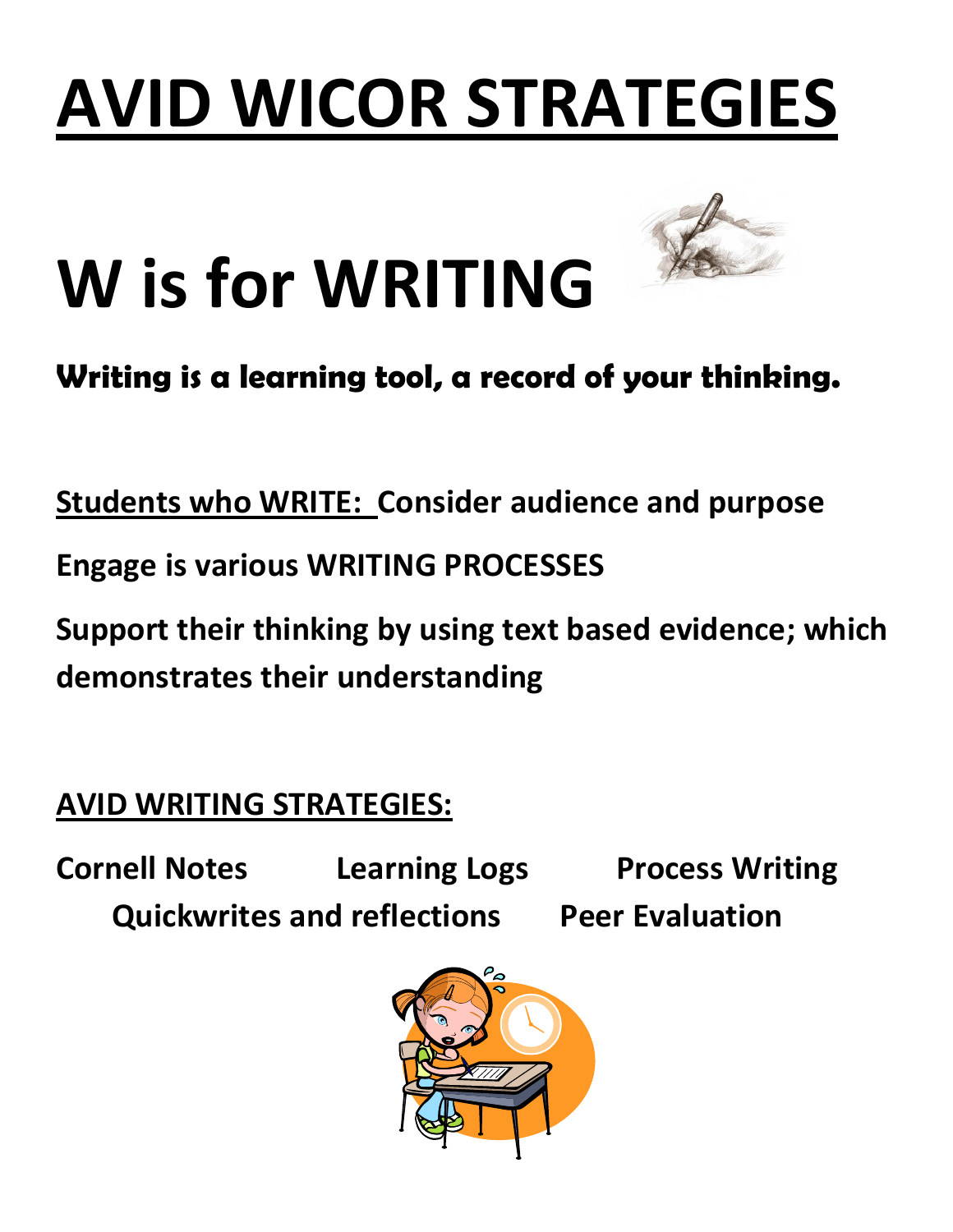

**Inquiry is uncovering one's own thinking.**



**It is asking critical questions and engaging in thinking, learning and discussion.**

**Students who INQUIRE: Analyze & Synthesize Information**

**Clarify their own thinking through explaining**

**Probe the thinking of others through questioning**

**Persevere through confusion, frustration, and ambiguity**

**AVID STRATEGIES for INQUIRY:**

**Skilled questioning techniques Tutorials**

**Costa's level of questioning Socratic Seminars** 

**Investigations**

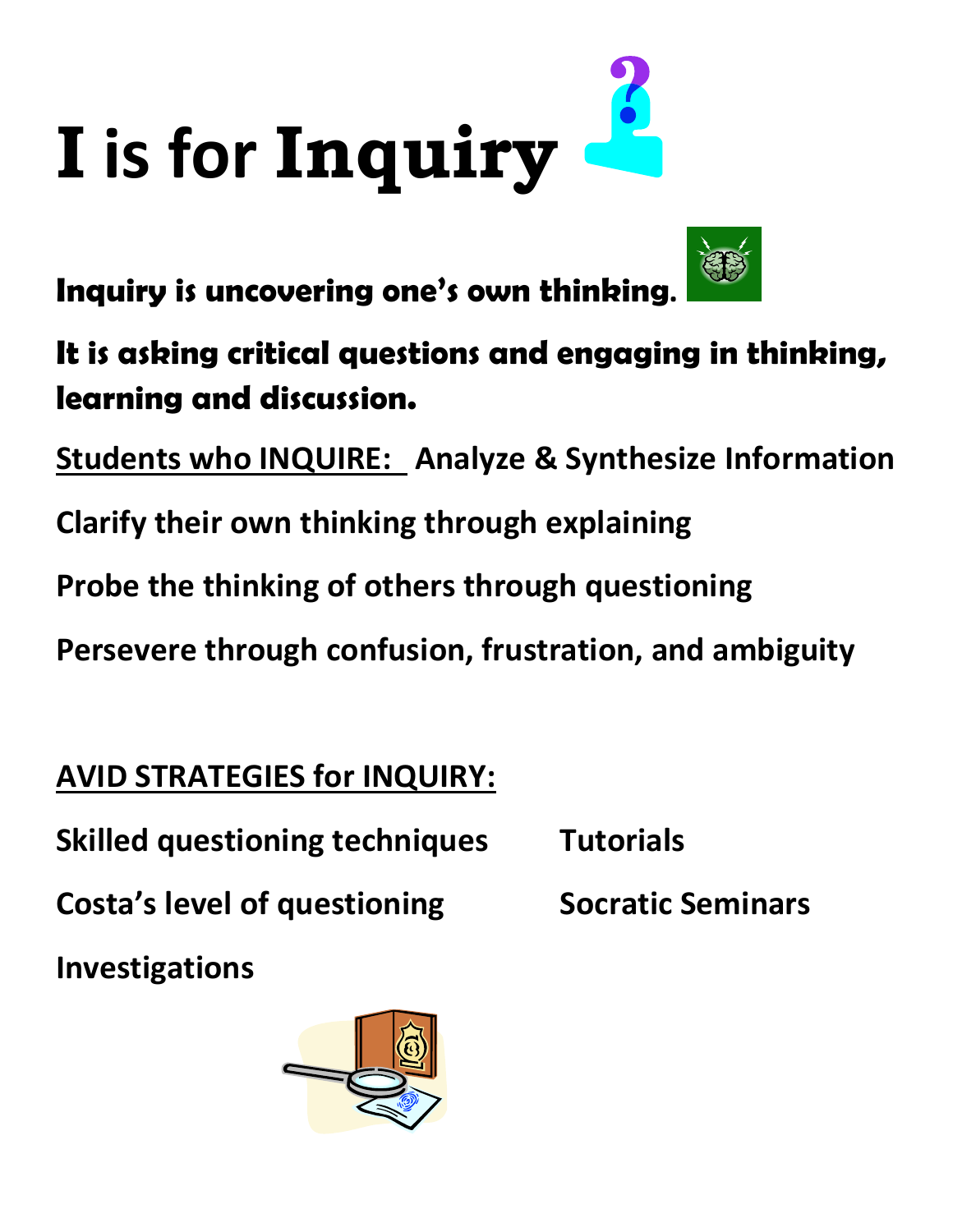## **C is for COLLABORATION**

**Collaboration is teamwork with shared responsibility, the sharing of ideas, information, and opinions during academic discussions.**



**Students who Collaborate: Work together for a common goal Work in focused study groups**

**Support the learning of others Develop positive interdependence**



**AVID STRATEGIES for COLLABORATION** 

**Group Activities and Projects Tutorials**



**Philosophical Chairs Socratic Seminars**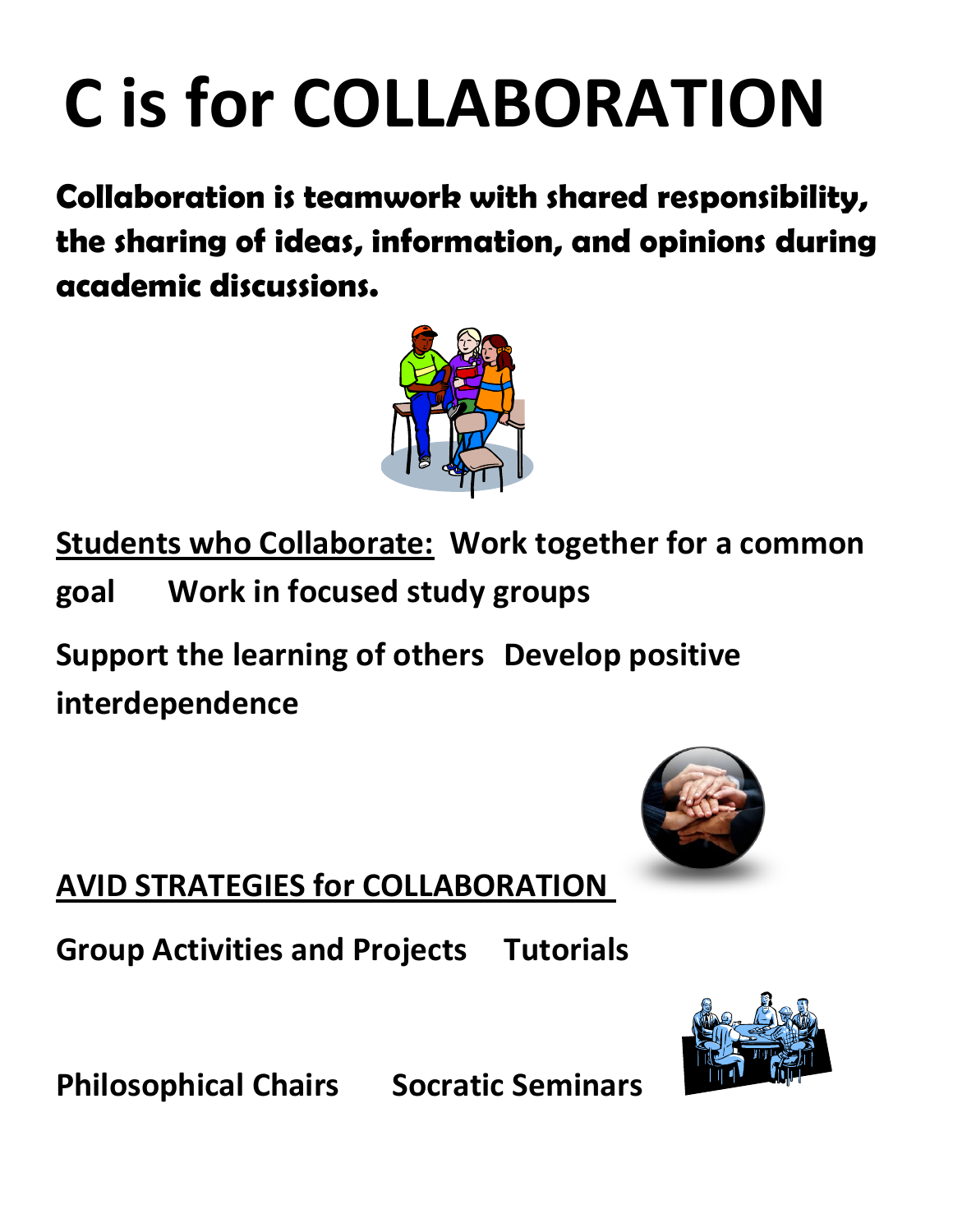### **O is for ORGANIZATION**

 **Organization is managing materials and practicing methodical study habits. It is planning and prioritizing school work, being mentally prepared to learn and set goals.** 





**STUDENTS WHO ARE ORGANIZED:** 

**Are prepared for class mentally, with the necessary materials and supplies. Manage their time by prioritizing and setting goals. They self-direct, self-monitor, selfevaluate and self-adocate.**

#### **AVID ORGANIZATIONAL STRATEGIES:**

|                            | <b>BINDERS CALENDARS</b> | <b>PLANNERS AGENDAS</b> |  |
|----------------------------|--------------------------|-------------------------|--|
| <b>GRAPHIC ORGANIZERS</b>  |                          | <b>STUDY GROUPS</b>     |  |
| <b>FOCUSED NOTE TAKING</b> |                          | <b>SMART GOALS</b>      |  |